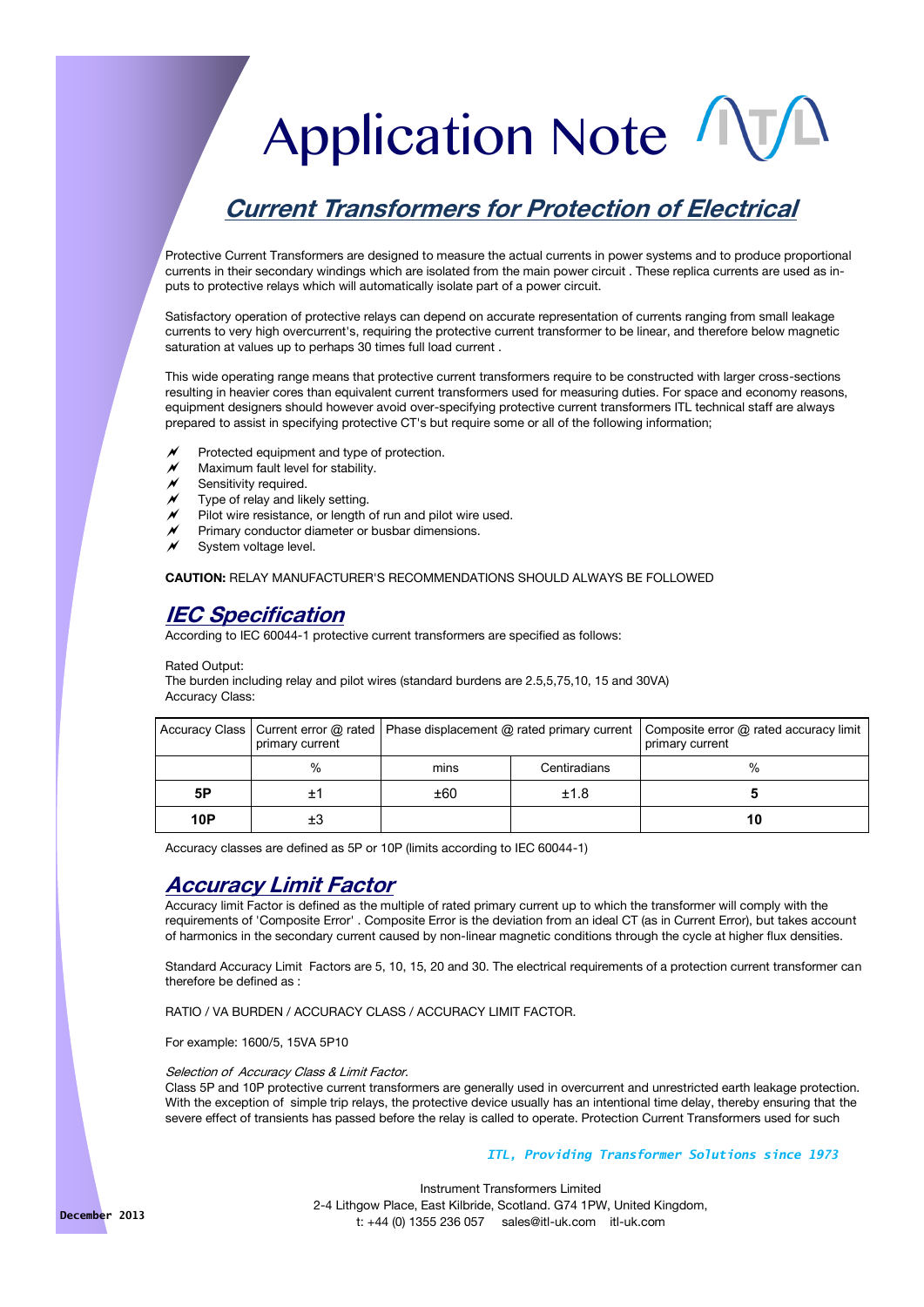In some systems, it may be sufficient to simply detect a fault and isolate that circuit. However, in more discriminating schemes, it is necessary to ensure that a phase-to-phase fault does not operate the earth fault relay.



Three Phase Overcurrent Protection







Combines 3 Phase & Unrestricted Earth Fault Protection

#### **Phase Fault Stability**

Current transformers which are well matched and operating below saturation, will deliver no current to the earth fault relay, since 3-phase currents sum to zero.

If however, the transformers are badly matched, a spill current will arise which will trip the relay. Similarly, current transformers must operate below the saturation region, since, in a 3 phase system, third harmonics in the secondary are additive through the relay thereby creating instability and erroneously tripping the earth fault relay.

#### **Time Grading**

Time lags on relays are set in such a way that a fault in a sub-section will isolate that section of the distribution only. Accurate time grading can be adversely affected by inaccuracy or saturation in the associated current transformer. The following table is intended to show typical examples of CT applications However, in all cases manufacturers recommendations must be followed.

| <b>Protective System</b>              | CT Secondary | VA         | Class                                      |
|---------------------------------------|--------------|------------|--------------------------------------------|
| Overcurrent for phase & earth fault   | 1A<br>5A     | 2.5<br>7.5 | 10P20 or 5P20<br>10P20 or 5P20             |
| Unrestricted earth fault              | 1A<br>5A     | 2.5<br>7.5 |                                            |
| Restricted earth fault                | 1A or 5A     |            | Class PX, use relay manufacturers formulae |
| Sensitive earth fault                 | 1A or 5A     |            | Class PX, use relay manufacturers formulae |
| Distance protection                   | 1A or 5A     |            | Class PX, use relay manufacturers formulae |
| Differential protection               | 1A or 5A     |            | Class PX, use relay manufacturers formulae |
| High impedance differential impedance | 1A or 5A     |            | Class PX, use relay manufacturers formulae |
| High speed feeder protection          | 1A or 5A     |            | Class PX, use relay manufacturers formulae |
| Motor protection                      | 1A or 5A     |            | 5P10                                       |

**\*Manufacturers recommendations must be followed. VA rating based on lead burdens <1.5VA**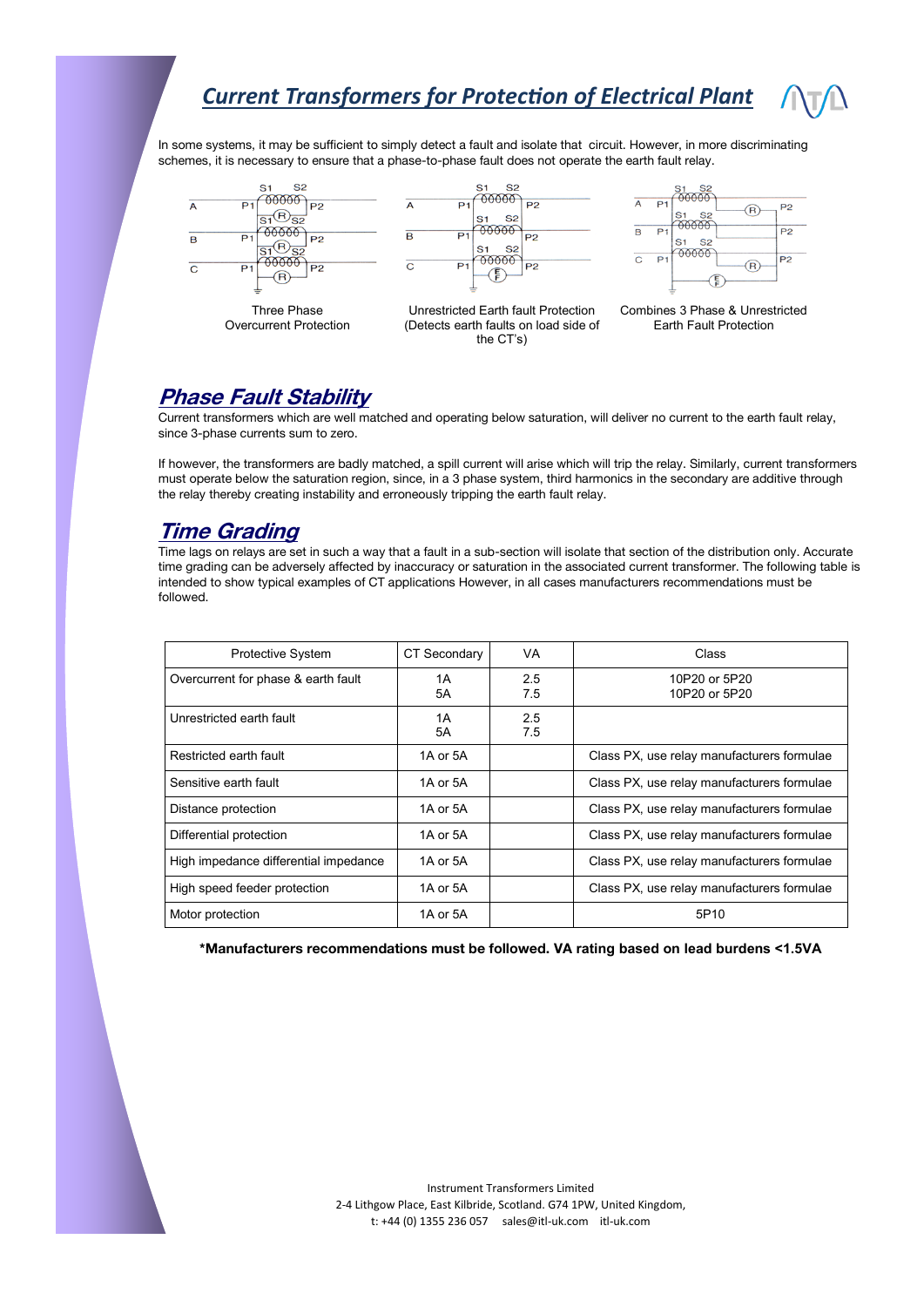#### **Balanced Forms of Protection**

In balanced systems of protection, electrical power is monitored by the protective CTs at two points in the system as shown. The protected zone is between the two CTs If the power out differs from the power in, then a fault has developed within the protected zone and the protection relay will operate. A 'Through Fault' is one outside the protected zone Should such a fault occur, the relay protecting the protected zone will not trip, since the power out will still equal the power in. Numerous different types of balanced systems exist and advice may often have to be obtained from the relay manufacturer. However, in all cases Sensitivity and Stability must be considered.



#### **Sensitivity**

Sensitivity is defined as the lowest value of primary fault current, within the protected zone, which will cause the relay to operate. To provide fast operation on an in-zone fault, the current transformer should have a 'Knee-Point Voltage' at least twice the setting voltage of the relay.

The 'Knee Point Voltage' (Vkp) is defined as the secondary voltage at which an increase of 10% produces an increase in magnetising current of 50%. It is the secondary voltage above which the CT is near magnetic saturation. Differential relays may be set to a required sensitivity but will operate at some higher value depending on the magnetising currents of the CTs, for example:



Primary Operating Current (P.O.C) = K ( $I_r$  + nl<sub>e</sub>) where:  $K = CT$  Ratio  $I_r$  = Relay set current

- $I<sub>e</sub>$  = CT magnetising current
- n = Number of CTs in parallel

The diagram shows a restricted earth fault system with the relay fed from 400/5 CTs. The relay may be set at 10%, but it requires more than 40A to operate the relay since the CT in the faulty phase has to deliver its own magnetising current and that of the other CTs in addition to the relay operating current.

> Instrument Transformers Limited 2-4 Lithgow Place, East Kilbride, Scotland. G74 1PW, United Kingdom, t: +44 (0) 1355 236 057 sales@itl-uk.com itl-uk.com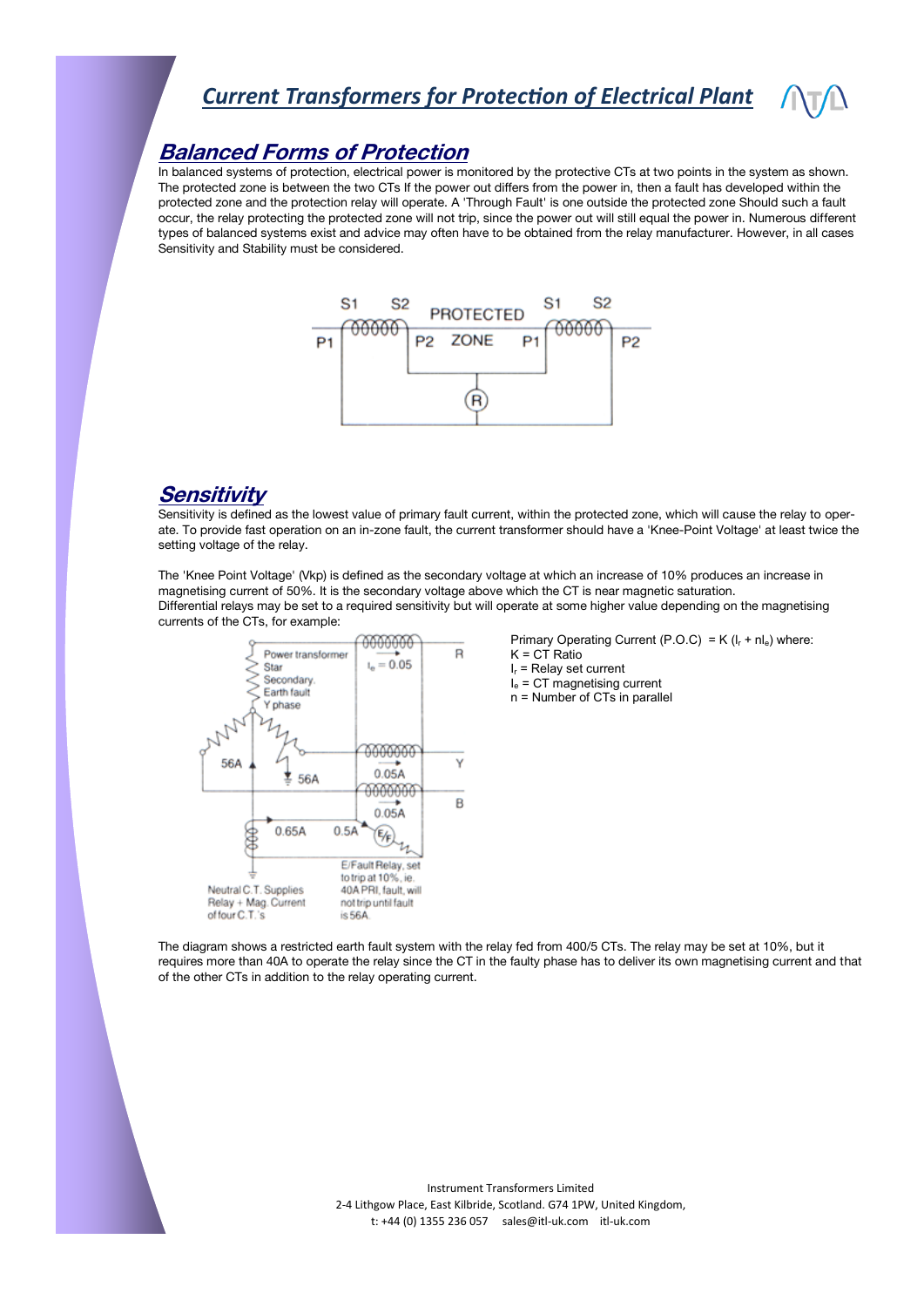#### **Stability**

That quality whereby a protective system remains inoperative under all conditions other than those for which it is designed to operate, i.e. an in-zone fault Stability is defined as the ratio of the maximum through fault current at which the system is stable to nominal full load current. Good quality current transformers will produce linear output to the defined knee-point voltage (Vkp).

| Typically, |  |
|------------|--|
|            |  |

- Vkp  $= 2$ lf  $(R_s + R_p)$  for stability, where
- $I_f$  = max through fault secondary current at stability limit
- $R_s$  = CT secondary winding resistance
- $R<sub>p</sub>$  = loop lead resistance from CT to relay

#### **Transient Effects**

Balanced protective systems may use time lag or high speed armature relays. Where high speed relays are used, operation of the relay occurs in the transient region of fault current, which includes the d.c. asymmetrical component. The build up of magnetic flux may therefore be high enough to preclude the possibility of avoiding the saturation region.

The resulting transient instability can fortunately be overcome using some of the following techniques:

a) Relays incorporating capacitors to block the dc asymmetrical component.

b) Biased relays, where dc asymmetrical currents are compensated by anti-phase coils.

c) Stabilising resistors in series with current operated relays, or in parallel with voltage operated relays. These limit the spill current (or voltage) to a maximum value below the setting value. For series resistors in current operated armature relays.

 $Rs = Vkp - VA$  $2I_r - I_r$  I<sup>r</sup> Where:  $Rs = value of stabilising resistor in ohms$  $Vkp = CT$  knee-point voltage  $VA =$  relay burden (typically 3VA)  $I_r$  = relay setting current

Special Note:

The value of R<sub>s</sub> varies with each fault setting. An adjustable resistor is therefore required for optimum results. Often a fixed resistor suitable for mid-setting will suffice.

#### **'Class PX' Protection CT's**

Class 5P protection current transformers may be adequate for some balanced systems, however more commonly, the designer will specify a special 'Class PX' Current Transformer ( CT ) giving the following information.

(a) Turns ratio.

(b) Knee-point voltage Vkp.

(c) Maximum exciting current al Vkp.

(d) CT secondary resistance.

| Apparatus                       | <b>Protective System</b>  | Min. Stability Limit (x Rated Current) |
|---------------------------------|---------------------------|----------------------------------------|
| Generators & Synchronous Motors | Differential Earth Fault  | 12.5                                   |
|                                 | Longitudinal Differential | 12.5                                   |
| <b>Transformers</b>             | Differential Earth Fault  | 16                                     |
|                                 | Longitudinal Differential | 16                                     |
| Induction Motors                | Differential Earth Fault  | 1.25 x Starting Current                |
|                                 | Differential Earth Fault  | 1 x Switchgear short-circuit rating    |